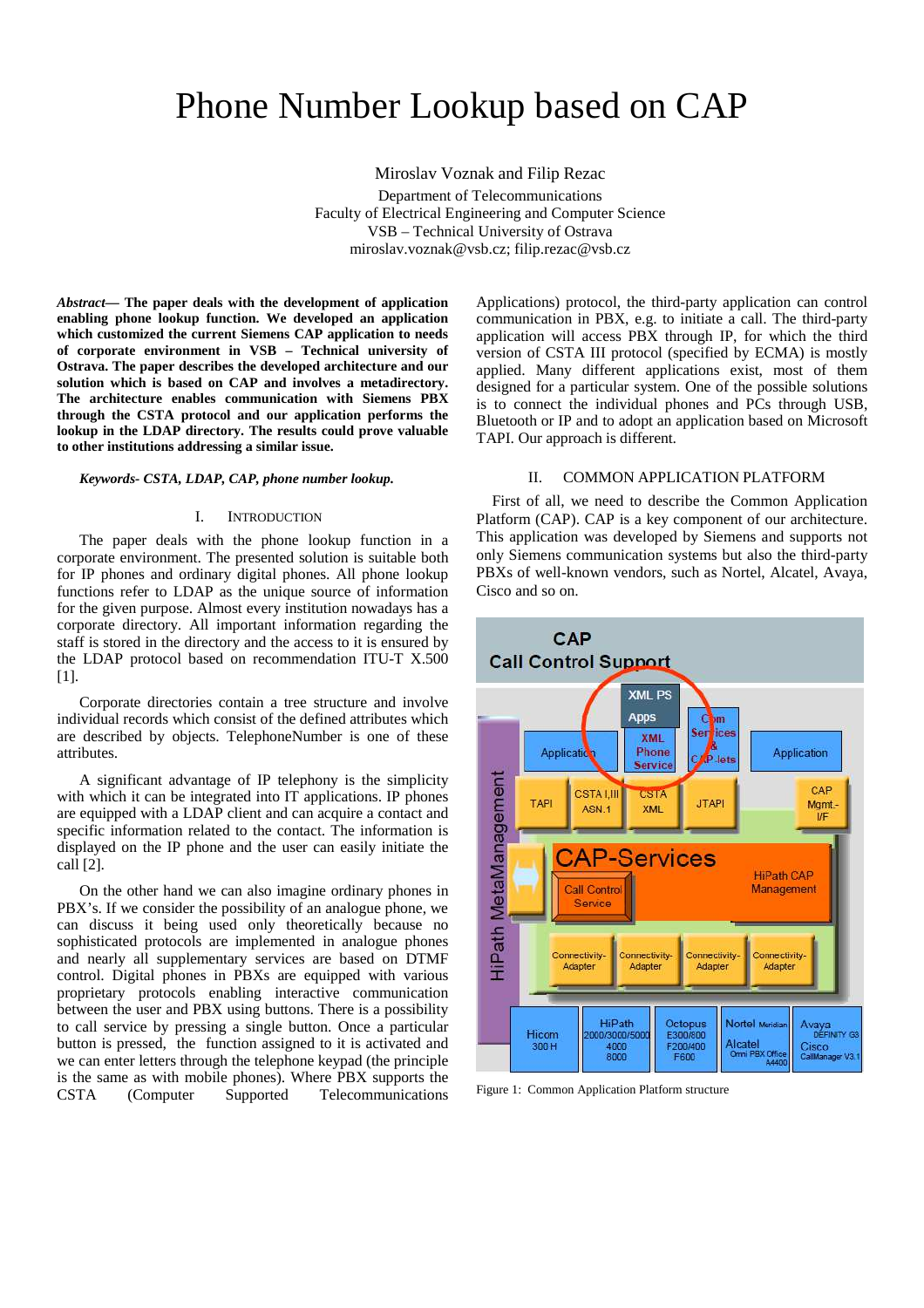CAP serves as a powerful middleware connecting applications and is based on standard protocols. The features which are supported are grouped into five different packages and they do not make any distinction between protocols, encoding variants, or connection types. CAP is not licensed and can be installed free of charge but individual applications in CAP require licensing. We did not need licensing as we have own application for communication with LDAP and the communication with PBX is ensured by CAP.

CAP supports the following protocols: CSTA III ASN.1, CSTA XML, Microsoft TAPI, JTAPI, Microsoft WAVE API and XML Phone Service [3-5]. Figure 1 shows the structure of the Common Application Platform.

For our purpose we installed CAP and we also use the XML Protocol for Computer Supported Telecommunications Applications (CSTA) Phase III. XML tag options are specified in recommendation ECMA-323.

| XML Phone settings: +420(59)699-1699 |                                              |
|--------------------------------------|----------------------------------------------|
| Device information:<br>Language:     | Optiset_Advanced<br>en                       |
| Available URLs:                      |                                              |
| AllAppsMenu                          | http://capserver:8172/ccs/menu               |
| EasyLookup                           | http://capserver:8172/ccs/ccs?PHONE=%phone%  |
| EasyMail                             | http://capserver:8172/ccs/mailme?PHONE=%phon |
| EasySee                              | http://capserver:8172/ccs/pc?PHONE=%phone%   |
| EasyShare                            | http://capserver:8172/ccs/netmeeting?PHONE=% |
|                                      |                                              |
|                                      |                                              |
| Button number:                       | 8                                            |

Figure 2: Menu in CAP, Button Number Assignment

Communication through IP with the CSTA III application protocol is operated between CAP and PBX. We configured it according to the instructions in the documentation. Due to CAP restriction regarding the maximum number of users (500), we decided to install more CAP applications on MS WIN7 in the VMWARE ESXI virtual platform and to operate three identical servers with separate user pools. In the end, we at VSB –Technical University of Ostrava were able to cover our 1200 users connected to PBX's with through their digital phones and achieve the maximum capacity of 1500 users.

The important step regarding user's configuration in CAP is the button assignment, which it is depicted in Figure 2. In addition to the button, we also select the language for displayed texts. The texts are configurable and we prepared two language versions, Czech and English.

When an application key is pressed at the terminal, the XML phone application starts by calling the configured URL which is associated with this button in CAP. In response, the application uses the invoke interface to send a CAPPhone object (as a HTTP response with the MIME type: XML) that should be processed for the terminal where the button was pressed. The application can show a text message on the display, generate a signal tone and set the LED status.

The XML Phone Service comes with a number of simple but useful applications called On A Button Suite [7], [8].

# III. TECHNOLOGY USED AND INTEGRATION INTO CORPORATE DIRECTORY

In order to integrate CAP into our corporate directory based on the LDAP protocol, it was necessary to develop an application operating as the metadirectory [6]. This application provides an interface between CAP and LDAP.



Figure 3: Menu in CAP, Button Number Assignment

We considered several solutions and finally we decided to apply a server based on openLDAP as the metadirectory and to develop an application which ensures synchronization and customization with CAP. The application was written in Ruby and this programme was named MetaLdap. Ruby is an objectoriented programming language, the syntax of which is broadly similar to well-known Python.

CAP, OpenLDAP and MetaLdap are running on the same machine, which, as we have mentioned, is virtual. CAP ensures the connection to PBX. The administrator needs to assign a button with a Lookup function to every user. Once the button is pressed on the phone, the appropriate procedure in the CAP server is launched and information is transferred in XML formats. The button assignment process is depicted in Figure 2. The situation from the user's point of view is depicted in Figure 3. MetaLdap and OpenLDAP ensure the remaining functions.

We selected cn (commonName) as the LDAP attribute for the lookup service. The database of contacts is synchronized with the original university LDAP server ldap.vsb.cz and is immediately adapted for CAP. The following items are stored in the metadirectory: surname, name, login, e-mail and phone numbers. One user can own more phone numbers and the same surnames can exist, i.e. the application should be able to offer the user more items to select from. Login is the unique identifier. Where more phone numbers are available, the first number is the main one and the other numbers are offered as alternative phone numbers. Synchronization is performed twice a day. Finally we created an important script improving the overall stability. It ensures the restart of a particular service in CAP after it had been blocked as well as a regular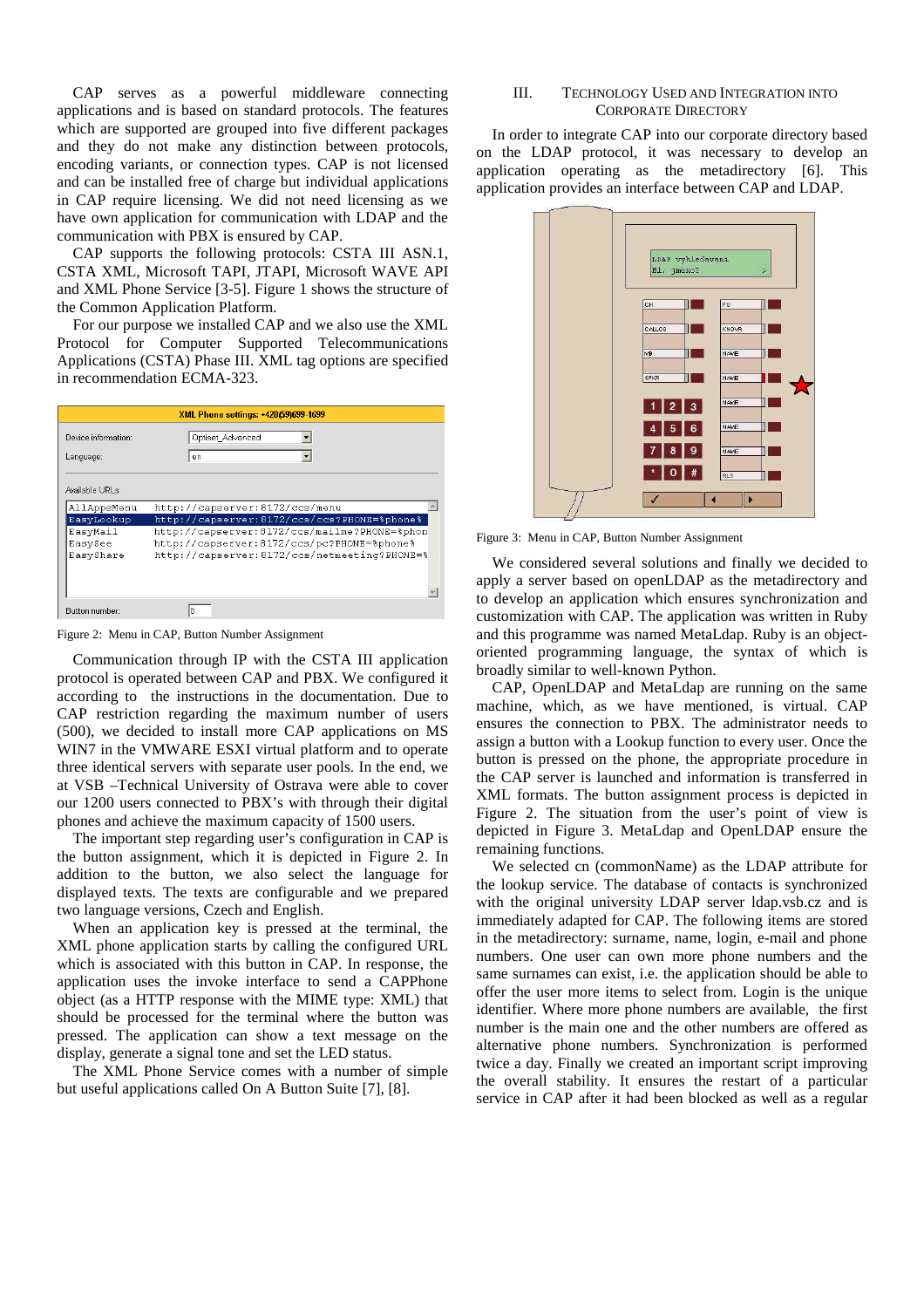restart of the Windows operation system.

The items which we can look for in ldap.vsb.cz are listed below:

auth\_base: "ou=USERS,o=VSB" search\_base: "ou=USERS,o=VSB" search attrs: - "telephoneNumber" - "mail" - "fullname" - "sn" - "givenName" - "o"

- 
- "mobile"
- "fullname"
	- "cn"

The MetaLdap application only looks up contacts with a phone number(s). We mentioned that login is the only unique item in LDAP. This is true but on the other hand, the e-mail address is another unique item as every user has been assigned a unique e-mail address. In the first step, we select only records with phone numbers. We compare them against e-mail addresses in the metadirectory. If the contact is new,we add it into the metadirectory. If we cannot find an e-mail address which already exists in the metadirectory then the contact is deleted. Finally we compare only the 'TelephoneNumber' attribute in found contacts.

Once the data are fed into the metadirectory, the output log file sync.log is generated. This file is created for debug purposes and contains information about the executed changes, e.g. how many contacts were registered and enlisted, number of deleted and modified contacts. The file is automatically created when the MetaLdap application is launched for the first time or when the file was deleted from some reason. An example of log a created after changes had been made is shown below. We can clearly see that five modifications, four deleted records and two new created records were registered.

[2011-04-27] **INFO** -- Start: Run synchronization

[2011-04-27] INFO -- MainInfo: ADD 2 items

[2011-04-27] INFO -- MainInfo: DELETE 4 items

[2011-04-19] INFO -- Added: cn=Bohacova Jana (boh101),cn=Users,dc=VSB,dc=cz

[2011-04-19] INFO -- Added: cn=Bujdos David (buj020),cn=Users,dc=VSB,dc=cz

[2011-04-27] INFO -- Deleted: ["cn=Zehnalova Olga (zeh27),cn=Users,dc=VSB,dc=cz"]

[2011-04-27] INFO -- Deleted: ["cn=Kralova Petra (kra71),cn=Users,dc=VSB,dc=cz"]

[2011-04-27] INFO -- Deleted: ["cn=Kupkova Sylvie (kup08),cn=Users,dc=VSB,dc=cz"]

[2011-04-27] INFO -- Changed: ["cn=Muller Jaroslav (mul09),cn=Users,dc=VSB,dc=cz"]

[2011-04-27] INFO -- Changed: ["cn=Polinkova Katerina (pol265),cn=Users,dc=VSB,dc=cz"]

[2011-04-27] INFO -- Changed: ["cn=Fric Jindrich"]

(fri04),cn=Users,dc=VSB,dc=cz"] [2011-04-27] INFO -- Changed: ["cn=Kucharova Jana (kuc11),cn=Users,dc=VSB,dc=cz"]

[2011-04-27] INFO -- Changed: ["cn=Beno Jaroslav (ben001),cn=Users,dc=VSB,dc=cz"]

[2011-04-27] INFO -- MainInfo: CHANGED 5 items

### IV. RESULTS

This paper describes the results achieved and application behaviour from the user's point of view. The LDAP search functionality is assigned to a particular button of a digital or an IP phone, i.e. any phone which is connected to PBX with CAP which is supplemented by the MetaLdap application.



Figure 4: Call function under individual phone buttons.

Users that had been entered in CAP can call the LDAP lookup function on their phone by pressing the appropriate button. Afterwards, they can search a contact by name, see Figure 4.



Figure 5: Entering a name on a phone.

First three letters are required at least, more specific queries are also possible. The phones communicate with PBX and PBX passes on the information to CAP which runs queries in the metadirectory. In the case displayed in Figure 5 two users matching the criteria were found.

 In addition to the telephone number we can also acquire and display the e-mail address of contact in question, as shown in Figure 6.